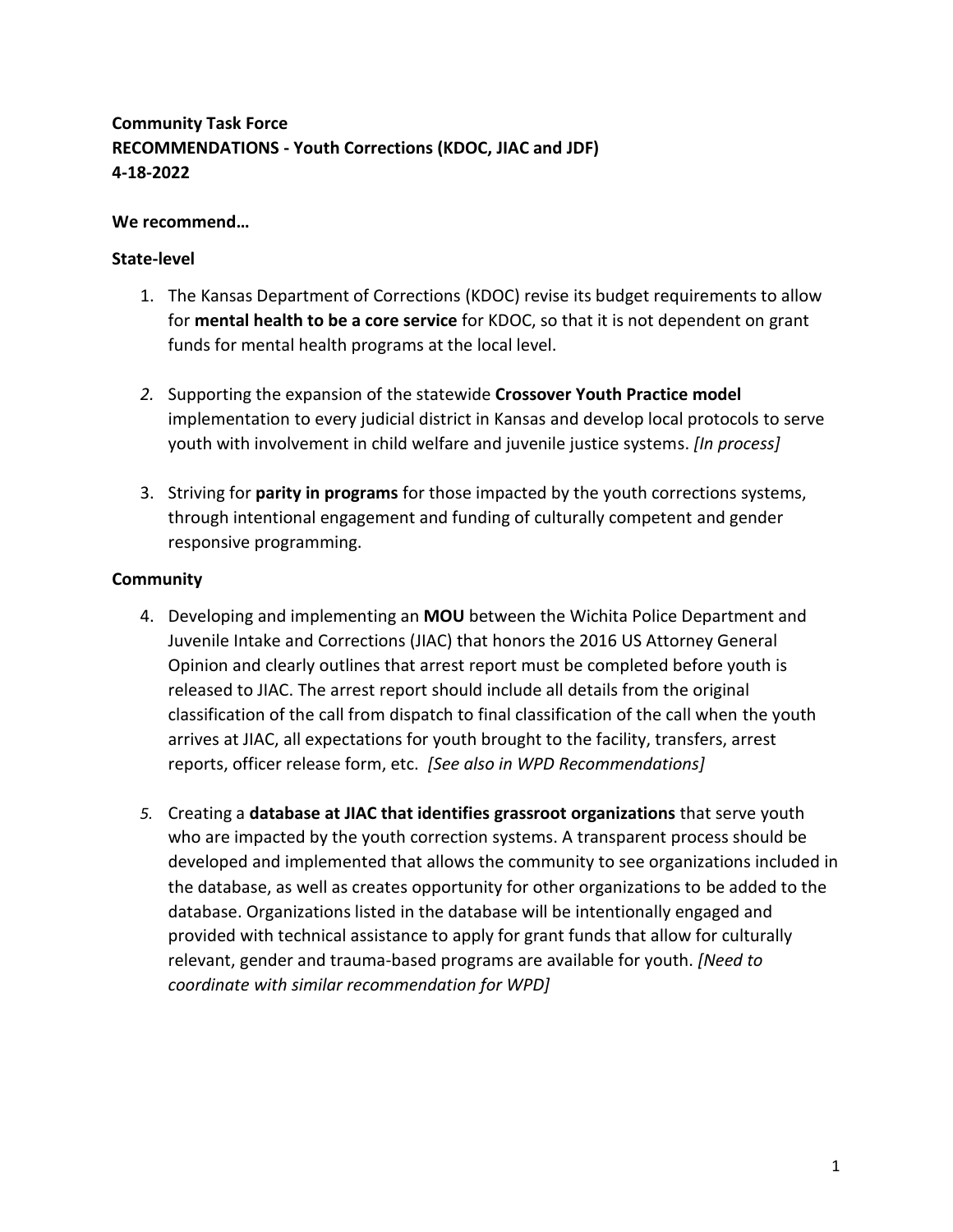# **Facility**

- 6. By July 1, 2022, updating JIAC Policy 8.810 **Use of Force**, so that it states:
	- Once youth is secured in a cell, instead of holding him/her down in the prone position, close the cell and allow the youth to calm down *[Need to check federal regulations to see if this is already in place]*
	- Do not use any position that covers the youth's chest
	- Only allow the prone position to be used to cuff and sit, cuff and stand
	- One staff person is responsible for video/audio recording any incidents of restraint, keeping time to ensure a youth is sitting or standing immediately after cuffing/restraining, and the youth is in overall good health and wellbeing. This person would also be observing employees and in charge of "tapping out" anyone who appears to have reached his or her physical, mental, or emotional limit when working with a youth. This person should never assist in restraining the youth. *[KJCC has a program that could be used as a model.]*
- 7. Requiring a **nursing staff person** to be present at JIAC/Juvenile Detention Facility (JDF) 24/7.
- 8. Updating the language of the JIAC **Medical Criteria for Admission Form 8.804** so it requires current and accurate information prior to transfer.
- 9. Establishing a **"calming room"** at JIAC that could be safe for youth experiencing some form of distress, where they can be safely left alone and not restrained.
- 10. Prioritizing in the County's upcoming CIP budget updates for the **video recording system** at JIAC to cover more areas of the lobby and holding rooms, and a recording system that includes **audio capacity**.
- *11.* Not allowing a juvenile in a **Wrap restraint** be brought into the JIAC facility. *[Completed December 2021]*
- 12. Not allowing a **single JIAC worker** to handle intake for someone described as "a combative juvenile."
- 13. Requiring law enforcement officers who bring an allegedly combative, noncompliant youth into the JIAC to stay on scene, or nearby, until the juvenile is processed.
- 14. Ensuring all juveniles at JIAC are separated from each other (taken to another room), so they are not exposed to potentially traumatic events in the common areas.